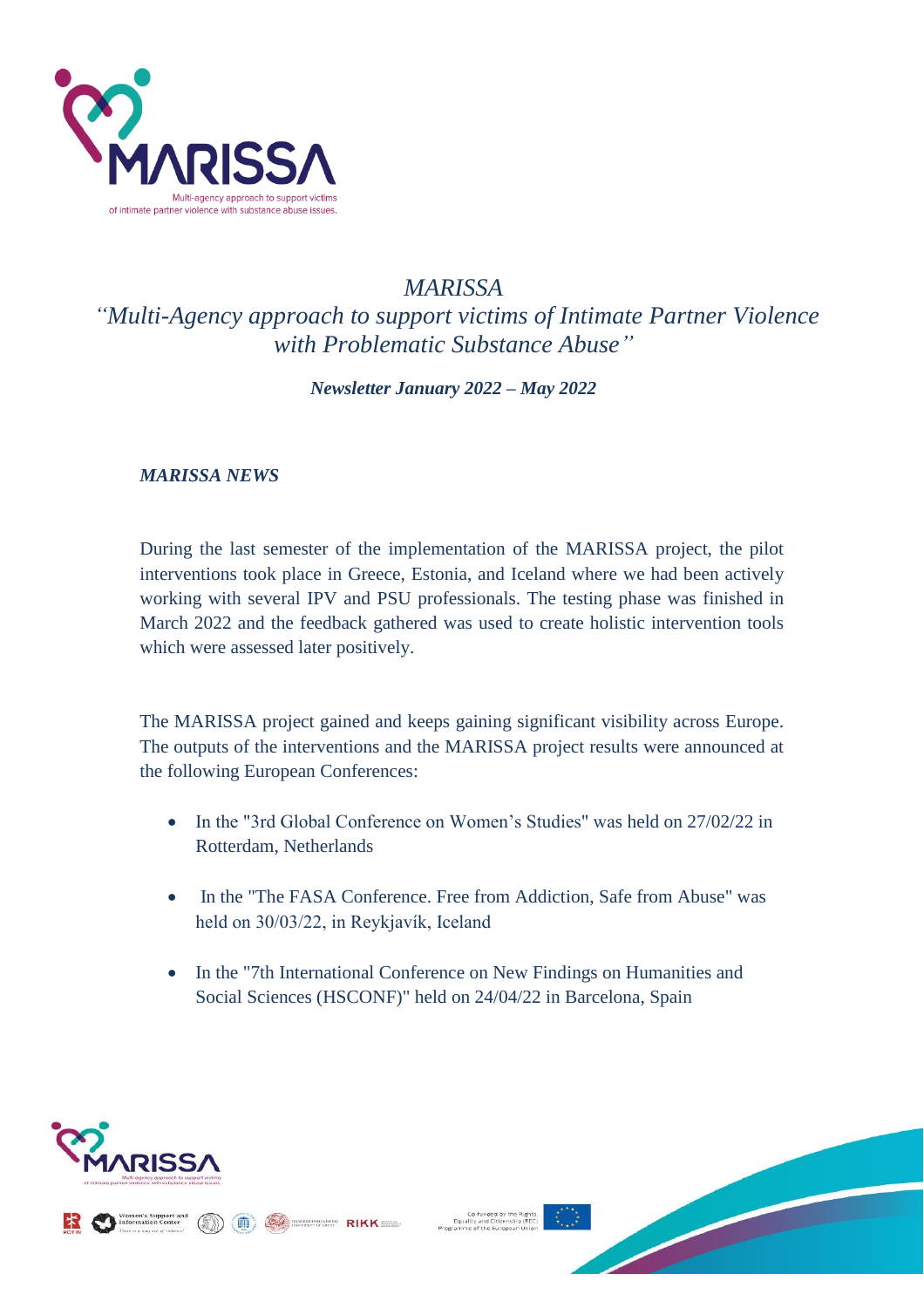## *Final Conference at Heraklion (Crete)*

May 2022, was the closing month of the MARISSA project and the consortium had our final Steering Committee meeting and the final event of the project at Heraklion, Crete. Professionals and project managers of the University of Tartu (Estonia), the Women Support and Information Centre (Estonia), the Root (Iceland), RIKK- (Institute for Gender, Equality and Difference at the University of Iceland), (Iceland), the University of Crete (Greece), and the Union of Women Associations of Heraklion Prefecture (Greece) were present at the 2 days meeting.

At the final Conference, all partners presented the outputs of the project and analyzed the co-existence of IPV and PSU, with academia and professionals at a local level.



Under the MARISSA project, we started a new pathway for the co-working of professionals dealing with PSU and IPV to maximize the benefit of women survivors of violence. More awareness-raising, more training, and structural changes need to be in place so to mainstream the process.





 $\text{RIKK}$